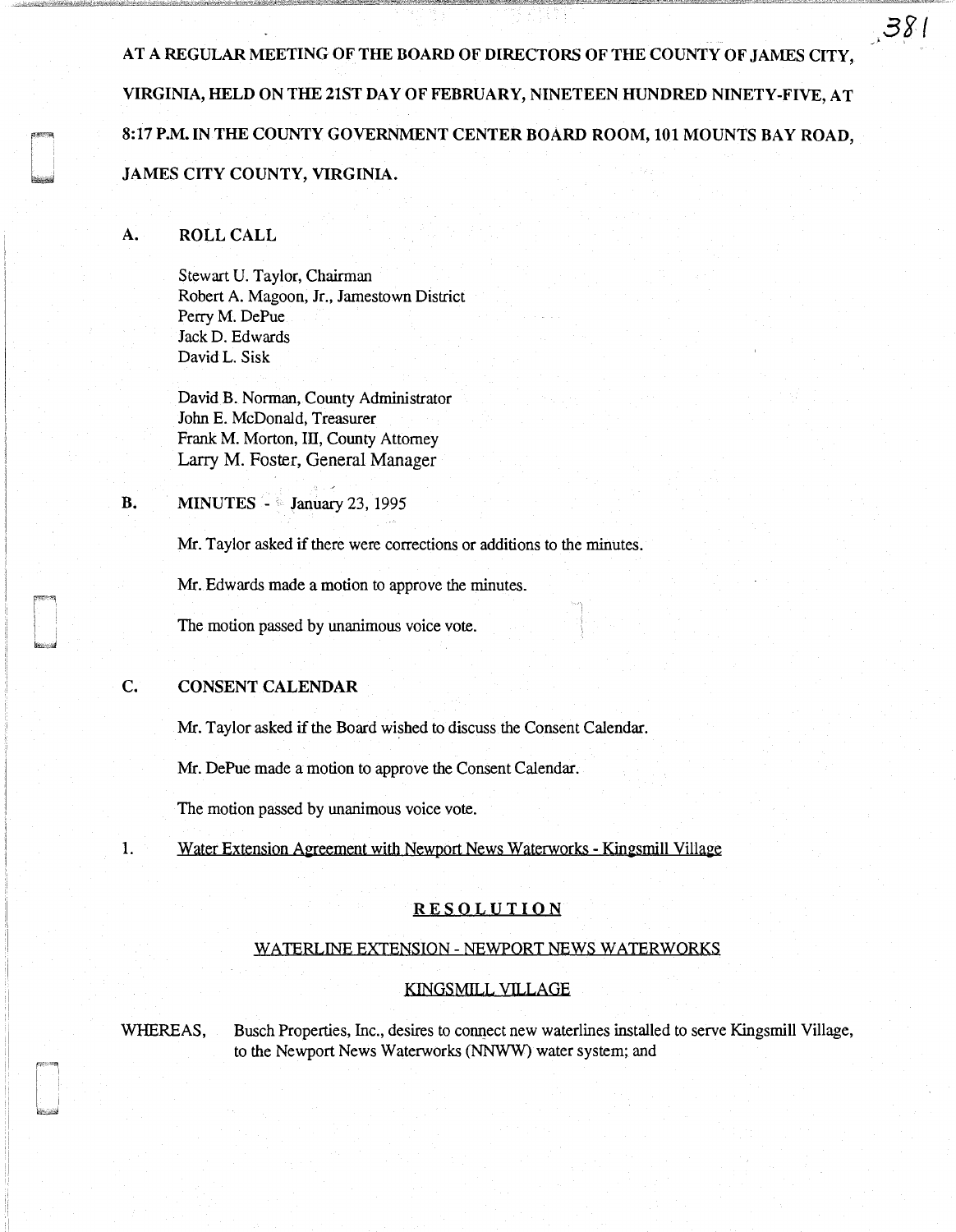WHEREAS, the James City Service Authority is required to make application to NNWW for the connection; and

WHEREAS, Busch Properties, Inc., will pay all fees associated with the waterline connection.

NOW, THEREFORE, BE IT RESOLVED that the Board of Directors of James City Service Authority, James City County, Virginia, authorizes the Chairman to sign the agreement with Newport News Waterworks providing the terms for the waterline connection.

#### D. BOARD CONSIDERATION

382

### 1. Capital Improvement Program - Route 199 Improvements

Mr. Larry M. Foster, General Manager, James City Service Authority, stated that the proposal to incorporate significant water system improvements in the Route 199 project sponsored by Virginia Department of Transportation would reduce overall costs and provide a preferred location that would not be available after Route 199 was completed.

Staff recommended approval of the proposed Route 199 waterline as a valuable long-term water system infrastructure improvement to meet future water demands.

The Board and staff discussed cost savings and difficulty of making future cost estimates.

Mr. Sisk made a motion to approve the resolution.

The motion passed by unanimous voice vote.

#### RESOLUTION

#### CAPITAL IMPROVEMENT PROGRAM - ROUTE 199 IMPROVEMENTS

- WHEREAS, a balance of \$1,096,690 has been appropriated in the Capital Improvement Program for the Ware Creek Project and Water Supply Escrow; and
- WHEREAS, the Supreme Court in the fall of 1994 decided not to consider the County's appeal of the EPA veto virtually eliminating the Ware Creek Reservoir as a future water supply for the County; and
- WHEREAS, the James City Service Authority has identified a critical waterline improvement that if constructed in conjunction with the Route 199 improvements between Ironbound Road and Route 5 will be timely and cost effective.
- NOW, THEREFORE, BE IT RESOLVED that the Board of Directors of James City Service Authority, James City County, Virginia, hereby approves the transfer of \$1,096,690 in the Capital Improvement Program Ware Creek and Water Supply Escrow accounts to a new account as follows:

From:

To:

Ware Creek Project Water Supply Escrow \$ 922,722 173.968

Route 199 Waterline \$1,096,690

Q .

.

anan<br>Daga

ri i<br>I regenti